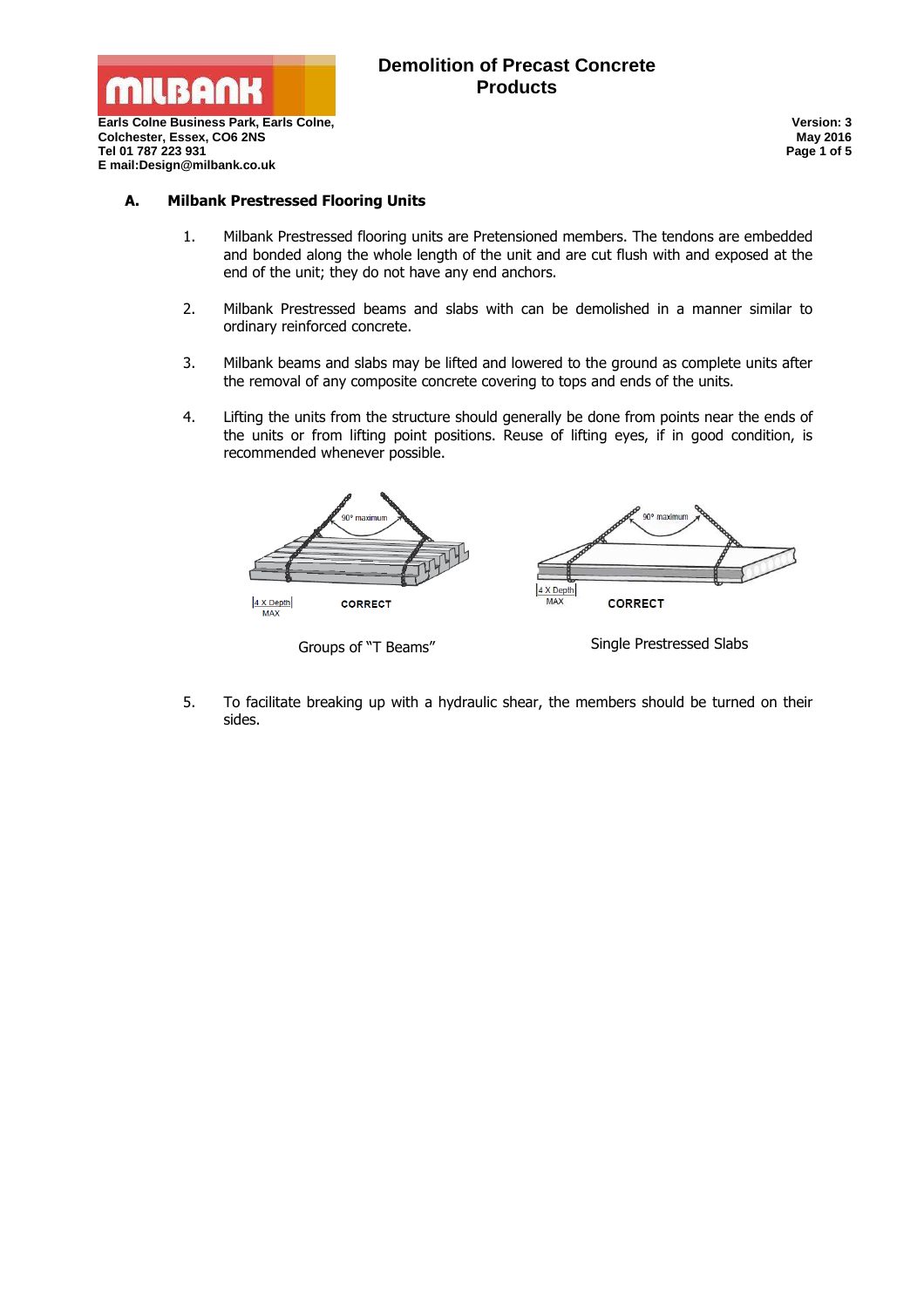# **MILBANK**

#### **B. Milbank Prestressed Beam and Block Flooring Units manufactured up to December 2015**



# **C. Milbank Prestressed Beam and Block Flooring Units manufactured from January 2016**

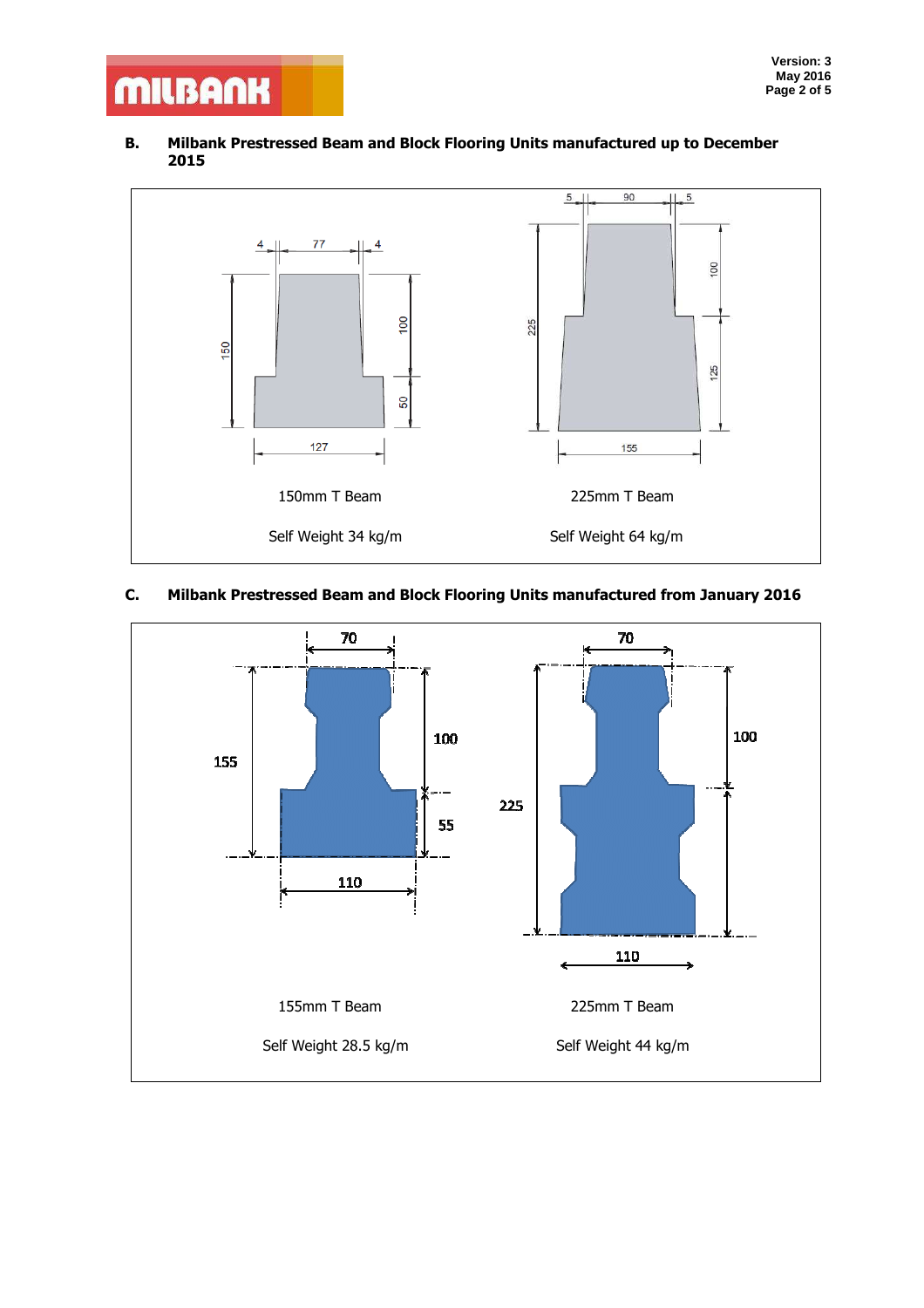# **D. Milbank Prestressed Slab Flooring Units manufactured up to December 2013**

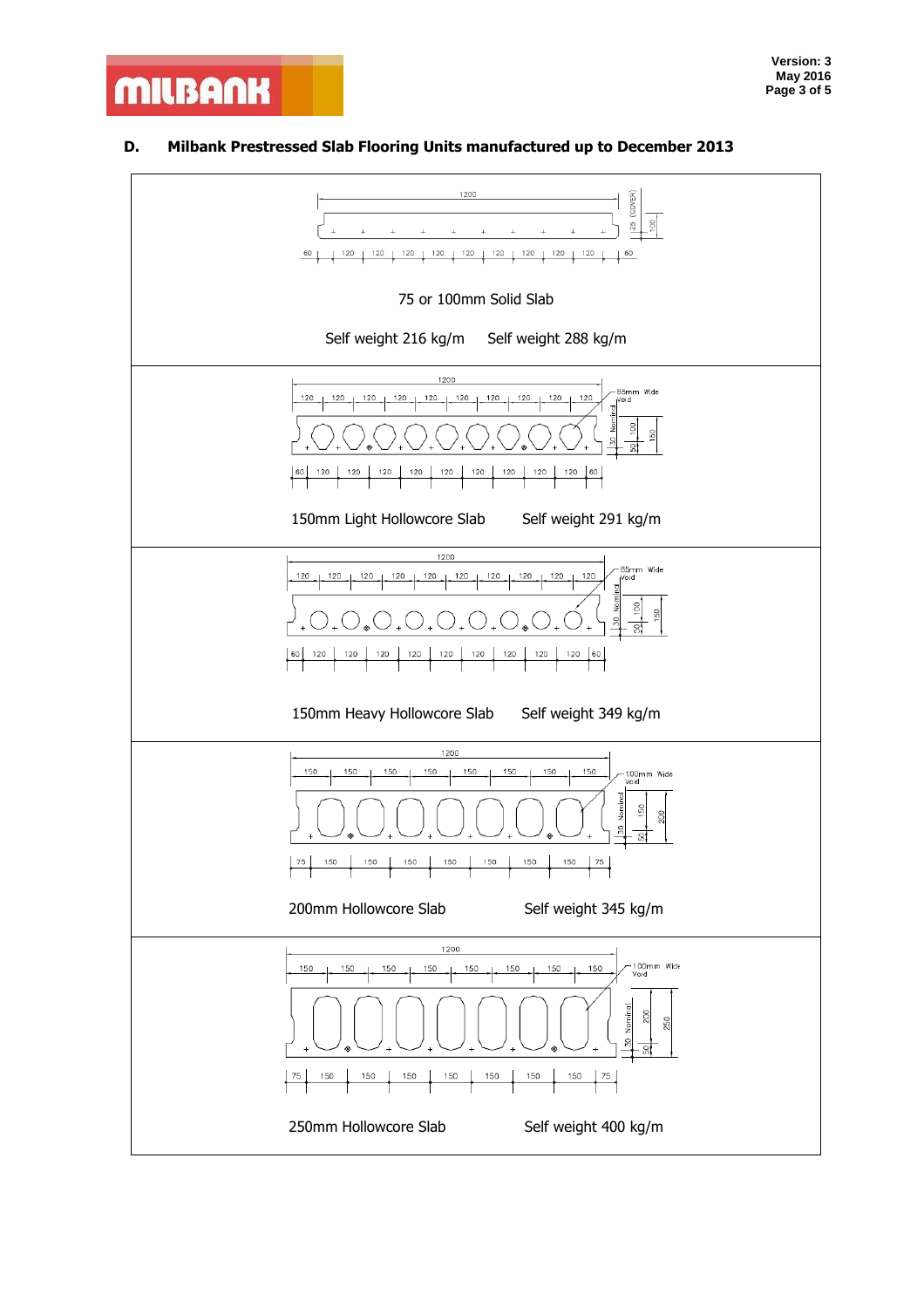

## **E. Milbank Prestressed Slab Flooring Units manufactured from January 2014**

**MILBANK**